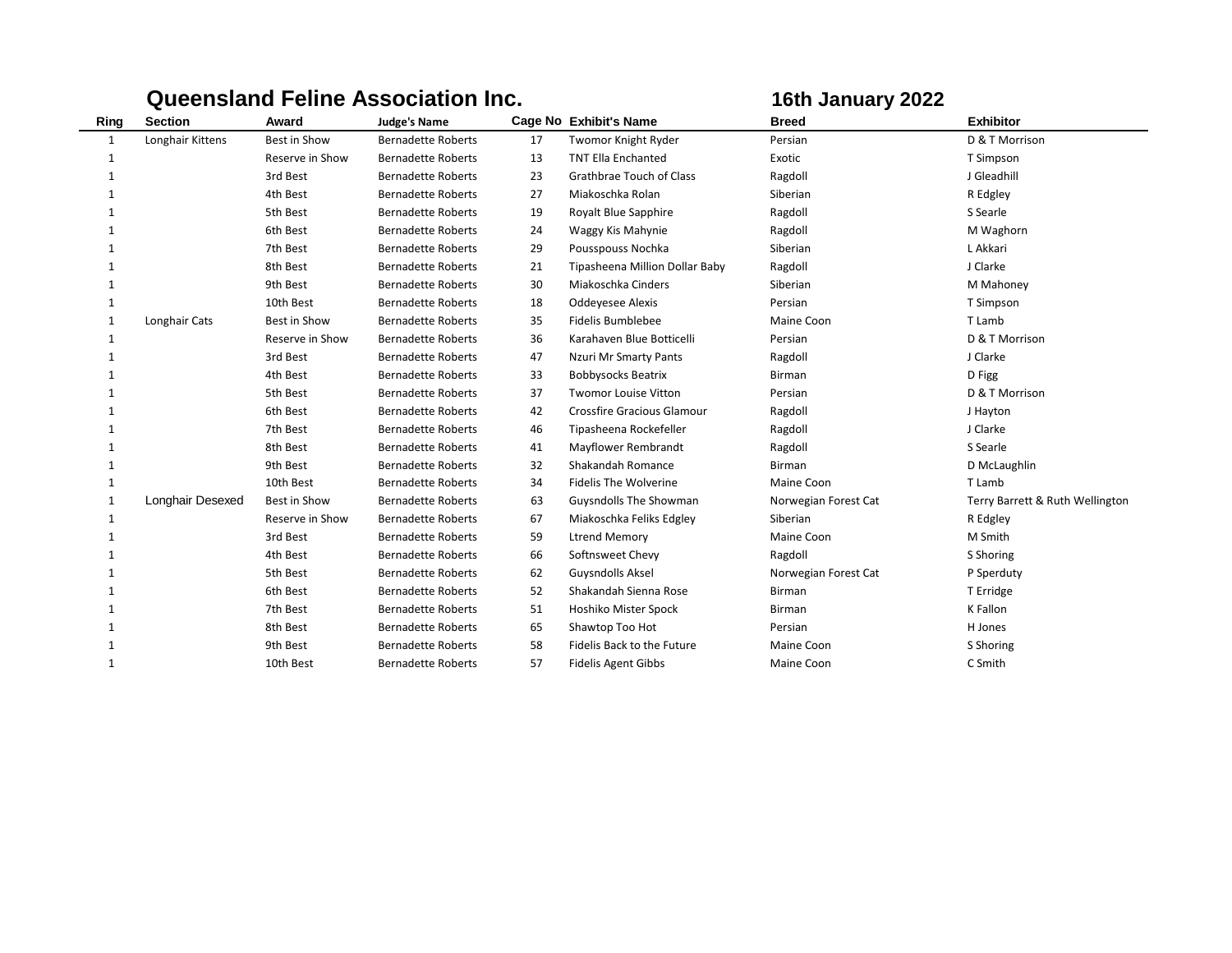|                |                  |                 | <b>Queensland Feline Association Inc.</b> |    |                                   | 16th January 2022    |                                 |
|----------------|------------------|-----------------|-------------------------------------------|----|-----------------------------------|----------------------|---------------------------------|
| Ring           | <b>Section</b>   | Award           | <b>Judge's Name</b>                       |    | <b>Exhibit's Name</b>             | <b>Breed</b>         | <b>Exhibitor</b>                |
| 2              | Longhair Kittens | Best in Show    | Peta Sperduty                             | 23 | <b>Grathbrae Touch of Class</b>   | Ragdoll              | J Gleadhill                     |
| 2              |                  | Reserve in Show | Peta Sperduty                             | 31 | Vanwillow Lidwina Wonder          | <b>Turkish Van</b>   | <b>B Roberts &amp; I Honour</b> |
| $\overline{2}$ |                  | 3rd Best        | Peta Sperduty                             | 13 | <b>TNT Ella Enchanted</b>         | Exotic               | T Simpson                       |
| $\overline{2}$ |                  | 4th Best        | Peta Sperduty                             | 17 | Twomor Knight Ryder               | Persian              | D & T Morrison                  |
| $\overline{2}$ |                  | 5th Best        | Peta Sperduty                             | 27 | Miakoschka Rolan                  | Siberian             | R Edgley                        |
| 2              |                  | 6th Best        | Peta Sperduty                             | 19 | Royalt Blue Sapphire              | Ragdoll              | S Searle                        |
| $\overline{2}$ |                  | 7th Best        | Peta Sperduty                             | 29 | Pousspouss Nochka                 | Siberian             | L Akkari                        |
| $\overline{2}$ |                  | 8th Best        | Peta Sperduty                             | 30 | Miakoschka Cinders                | Siberian             | M Mahoney                       |
| $\overline{2}$ |                  | 9th Best        | Peta Sperduty                             | 24 | Waggy Kis Mahynie                 | Ragdoll              | M Waghorn                       |
| $\overline{2}$ |                  | 10th Best       | Peta Sperduty                             | 21 | Tipasheena Million Dollar Baby    | Ragdoll              | J Clarke                        |
| 2              | Longhair Cats    | Best in Show    | Peta Sperduty                             | 35 | Fidelis Bumblebee                 | Maine Coon           | T Lamb                          |
| 2              |                  | Reserve in Show | Peta Sperduty                             | 47 | Nzuri Mr Smarty Pants             | Ragdoll              | J Clarke                        |
| 2              |                  | 3rd Best        | Peta Sperduty                             | 34 | <b>Fidelis The Wolverine</b>      | Maine Coon           | T Lamb                          |
| $\overline{2}$ |                  | 4th Best        | Peta Sperduty                             | 42 | <b>Crossfire Gracious Glamour</b> | Ragdoll              | J Hayton                        |
| 2              |                  | 5th Best        | Peta Sperduty                             | 32 | Shakandah Romance                 | <b>Birman</b>        | D McLaughlin                    |
| $\overline{2}$ |                  | 6th Best        | Peta Sperduty                             | 36 | Karahaven Blue Botticelli         | Persian              | D & T Morrison                  |
| $\overline{2}$ |                  | 7th Best        | Peta Sperduty                             | 46 | Tipasheena Rockefeller            | Ragdoll              | J Clarke                        |
| $\overline{2}$ |                  | 8th Best        | Peta Sperduty                             | 44 | <b>Grathbrae The Prestige</b>     | Ragdoll              | M Fardell                       |
| $\overline{2}$ |                  | 9th Best        | Peta Sperduty                             | 37 | <b>Twomor Louise Vitton</b>       | Persian              | D & T Morrison                  |
| 2              |                  | 10th Best       | Peta Sperduty                             | 38 | Chainoponds Wolfe                 | Persian              | J Comrie                        |
| $\overline{2}$ | Longhair Desexed | Best in Show    | Peta Sperduty                             | 60 | <b>Fidelis The Magistrate</b>     | Maine Coon           | D Hall                          |
| 2              |                  | Reserve in Show | Peta Sperduty                             | 66 | Softnsweet Chevy                  | Ragdoll              | S Shoring                       |
| $\overline{2}$ |                  | 3rd Best        | Peta Sperduty                             | 65 | Shawtop Too Hot                   | Persian              | H Jones                         |
| 2              |                  | 4th Best        | Peta Sperduty                             | 51 | Hoshiko Mister Spock              | <b>Birman</b>        | K Fallon                        |
| 2              |                  | 5th Best        | Peta Sperduty                             | 58 | Fidelis Back to the Future        | Maine Coon           | S Shoring                       |
| $\overline{2}$ |                  | 6th Best        | Peta Sperduty                             | 63 | <b>Guysndolls The Showman</b>     | Norwegian Forest Cat | Terry Barrett & Ruth Wellington |
| $\overline{2}$ |                  | 7th Best        | Peta Sperduty                             | 56 | Fidelis Drops of Jupiter          | Maine Coon           | T Crocker                       |
| 2              |                  | 8th Best        | Peta Sperduty                             | 67 | Miakoschka Feliks Edgley          | Siberian             | R Edgley                        |
| 2              |                  | 9th Best        | Peta Sperduty                             | 52 | Shakandah Sienna Rose             | Birman               | T Erridge                       |
| $\overline{2}$ |                  | 10th Best       | Peta Sperduty                             | 57 | <b>Fidelis Agent Gibbs</b>        | Maine Coon           | C Smith                         |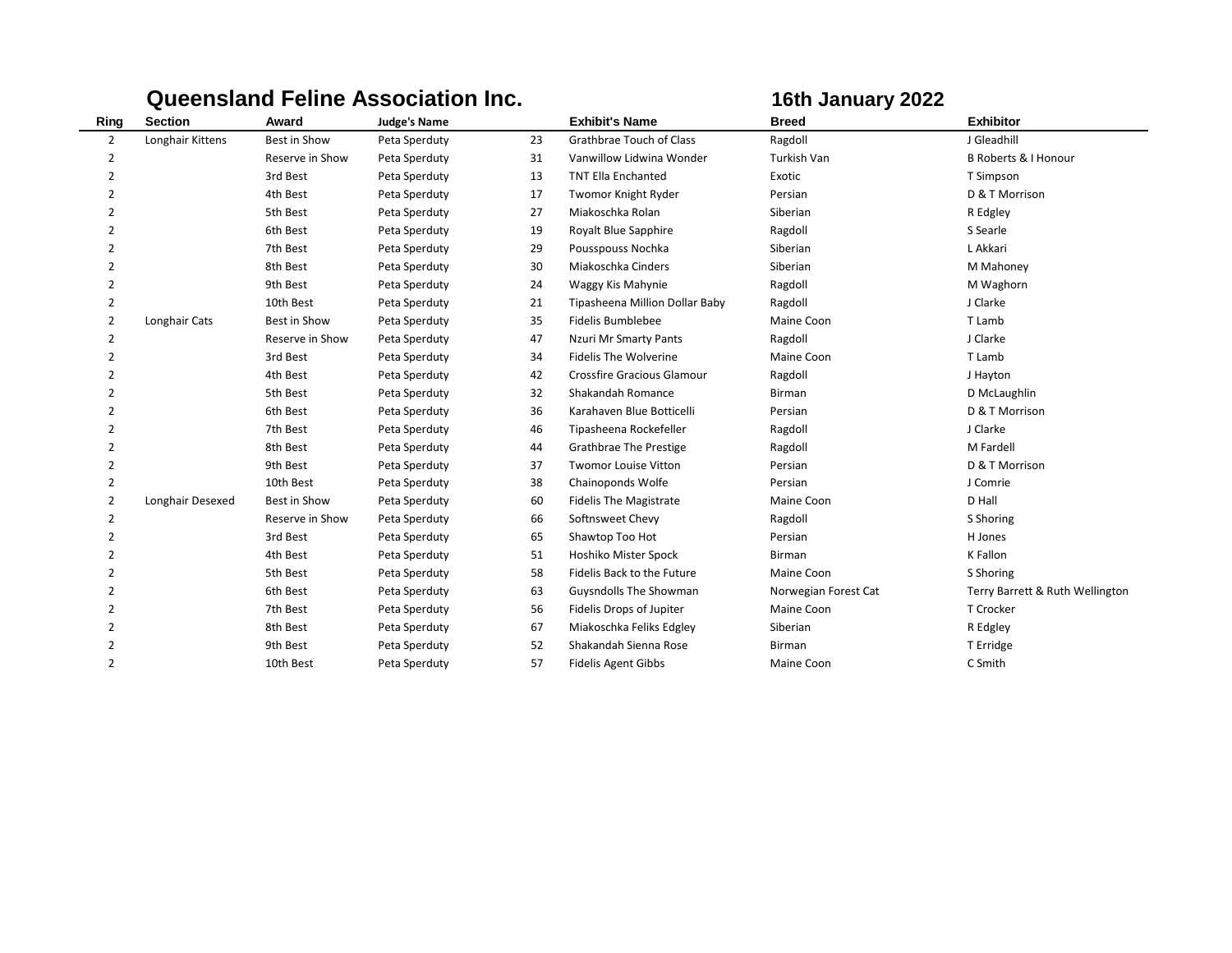|      |                  |                 | <b>Queensland Feline Association Inc.</b> |    |                                   | 16th January 2022    |                                 |
|------|------------------|-----------------|-------------------------------------------|----|-----------------------------------|----------------------|---------------------------------|
| Ring | <b>Section</b>   | Award           | <b>Judge's Name</b>                       |    | <b>Exhibit's Name</b>             | <b>Breed</b>         | <b>Exhibitor</b>                |
| 3    | Longhair Kittens | Best in Show    | Nadine Savage                             | 21 | Tipasheena Million Dollar Baby    | Ragdoll              | J Clarke                        |
| 3    |                  | Reserve in Show | Nadine Savage                             | 31 | Vanwillow Lidwina Wonder          | Turkish Van          | <b>B Roberts &amp; I Honour</b> |
| 3    |                  | 3rd Best        | Nadine Savage                             | 29 | Pousspouss Nochka                 | Siberian             | L Akkari                        |
| 3    |                  | 4th Best        | Nadine Savage                             | 13 | <b>TNT Ella Enchanted</b>         | Exotic               | T Simpson                       |
| 3    |                  | 5th Best        | Nadine Savage                             | 17 | Twomor Knight Ryder               | Persian              | D & T Morrison                  |
| 3    |                  | 6th Best        | Nadine Savage                             | 23 | Grathbrae Touch of Class          | Ragdoll              | J Gleadhill                     |
| 3    |                  | 7th Best        | Nadine Savage                             | 19 | <b>Royalt Blue Sapphire</b>       | Ragdoll              | S Searle                        |
| 3    |                  | 8th Best        | Nadine Savage                             | 27 | Miakoschka Rolan                  | Siberian             | R Edgley                        |
| 3    |                  | 9th Best        | Nadine Savage                             | 18 | <b>Oddevesee Alexis</b>           | Persian              | T Simpson                       |
| 3    |                  | 10th Best       | Nadine Savage                             | 24 | Waggy Kis Mahynie                 | Ragdoll              | M Waghorn                       |
| 3    | Longhair Cats    | Best in Show    | Nadine Savage                             | 33 | <b>Bobbysocks Beatrix</b>         | <b>Birman</b>        | D Figg                          |
| 3    |                  | Reserve in Show | Nadine Savage                             | 48 | Tipasheena Heniretta              | Ragdoll              | J Clarke                        |
| 3    |                  | 3rd Best        | Nadine Savage                             | 35 | <b>Fidelis Bumblebee</b>          | Maine Coon           | T Lamb                          |
| 3    |                  | 4th Best        | Nadine Savage                             | 36 | Karahaven Blue Botticelli         | Persian              | D & T Morrison                  |
| 3    |                  | 5th Best        | Nadine Savage                             | 34 | <b>Fidelis The Wolverine</b>      | Maine Coon           | T Lamb                          |
| 3    |                  | 6th Best        | Nadine Savage                             | 46 | Tipasheena Rockefeller            | Ragdoll              | J Clarke                        |
| 3    |                  | 7th Best        | Nadine Savage                             | 38 | Chainoponds Wolfe                 | Persian              | J Comrie                        |
| 3    |                  | 8th Best        | Nadine Savage                             | 42 | <b>Crossfire Gracious Glamour</b> | Ragdoll              | J Hayton                        |
| 3    |                  | 9th Best        | Nadine Savage                             | 44 | <b>Grathbrae The Prestige</b>     | Ragdoll              | M Fardell                       |
| 3    |                  | 10th Best       | Nadine Savage                             | 32 | Shakandah Romance                 | <b>Birman</b>        | D McLaughlin                    |
| 3    | Longhair Desexed | Best in Show    | Nadine Savage                             | 62 | <b>Guysndolls Aksel</b>           | Norwegian Forest Cat | P Sperduty                      |
| 3    |                  | Reserve in Show | Nadine Savage                             | 60 | <b>Fidelis The Magistrate</b>     | Maine Coon           | D Hall                          |
| 3    |                  | 3rd Best        | Nadine Savage                             | 65 | Shawtop Too Hot                   | Persian              | H Jones                         |
| 3    |                  | 4th Best        | Nadine Savage                             | 66 | Softnsweet Chevy                  | Ragdoll              | S Shoring                       |
| 3    |                  | 5th Best        | Nadine Savage                             | 51 | Hoshiko Mister Spock              | <b>Birman</b>        | K Fallon                        |
| 3    |                  | 6th Best        | Nadine Savage                             | 58 | Fidelis Back to the Future        | Maine Coon           | S Shoring                       |
| 3    |                  | 7th Best        | Nadine Savage                             | 64 | <b>Guysndolls Burning Love</b>    | Norwegian Forest Cat | P Sperduty                      |
| 3    |                  | 8th Best        | Nadine Savage                             | 56 | Fidelis Drops of Jupiter          | Maine Coon           | T Crocker                       |
| 3    |                  | 9th Best        | Nadine Savage                             | 63 | Guysndolls The Showman            | Norwegian Forest Cat | Terry Barrett & Ruth Wellington |
| 3    |                  | 10th Best       | Nadine Savage                             | 52 | Shakandah Sienna Rose             | Birman               | T Erridge                       |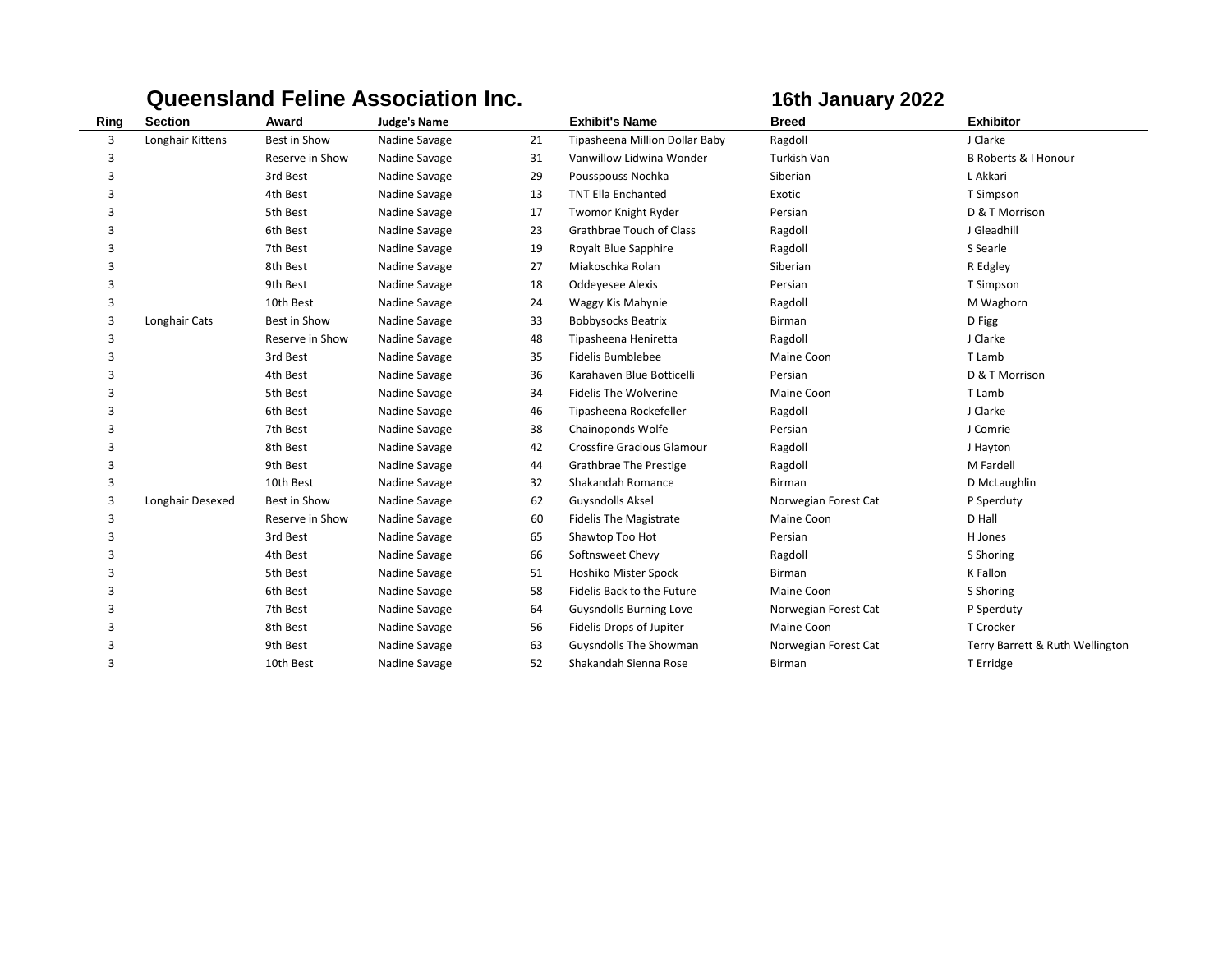|      |                          |                 | QUUUNGIN I UMIU AJJUURIUM MU. |     | IVUI VANGUI J LULL                    |                           |                          |  |
|------|--------------------------|-----------------|-------------------------------|-----|---------------------------------------|---------------------------|--------------------------|--|
| Ring | <b>Section</b>           | Award           | <b>Judge's Name</b>           |     | Cage No Exhibit's Name                | <b>Breed</b>              | <b>Exhibitor</b>         |  |
| 1    | <b>Shorthair Kittens</b> | Best in Show    | Janis Christison              | 91  | Aztec Dixie May                       | Tonkinese                 | S Wise                   |  |
|      |                          | Reserve in Show | Janis Christison              | 89  | Manis Just Pure Miracle               | Sphynx                    | S Henriksen & R McGregor |  |
|      |                          | 3rd Best        | Janis Christison              | 73  | Kittykatz Makin Whoopie               | <b>Burmese</b>            | T Cox                    |  |
|      |                          | 4th Best        | Janis Christison              | 70  | <b>Adelhills Danerys Passion</b>      | Bengal                    | C Pruss                  |  |
|      |                          | 5th Best        | Janis Christison              | 69  | Osiris(V) Candy Nice & Sweet          | Abyssinian                | M & S Shawn              |  |
|      |                          | 6th Best        | Janis Christison              | 82  | Bahati Maison De Noir                 | Mandalay                  | C Dyett                  |  |
|      |                          | 7th Best        | Janis Christison              | 75  | Belshogar Sgt Pepper's Heart          | <b>Burmese</b>            | M Thistlewaite           |  |
|      |                          | 8th Best        | Janis Christison              | 83  | Minimartini Braveheart                | Munchkin Shorthair        | S Martini                |  |
|      |                          | 9th Best        | Janis Christison              | 80  | Lavish Templar's Rock N Roll          | Devon Rex                 | K Ferris                 |  |
|      |                          | 10th Best       | Janis Christison              | 87  | Hareem a Magical Gift                 | Oriental                  | E Gilbert                |  |
|      | <b>Shorthair Cats</b>    | Best in Show    | Janis Christison              | 95  | Kittykatz Twinkle Twinkle Little Star | Asian Shorthair           | T Cox                    |  |
|      |                          | Reserve in Show | Janis Christison              | 100 | Kittykatz The Making of a Diva        | <b>Burmese</b>            | T Cox                    |  |
|      |                          | 3rd Best        | Janis Christison              | 94  | Abysrok Balian D'ibelin               | Abyssinian                | M & S Shawn              |  |
|      |                          | 4th Best        | Janis Christison              | 99  | Belshogar Argyle Diamond              | <b>Burmese</b>            | M Thistlewaite           |  |
|      |                          | 5th Best        | Janis Christison              | 93  | Tijah Changing the Game               | Abyssinian                | J Caunce                 |  |
|      |                          | 6th Best        | Janis Christison              | 96  | Catempire Lord Marmaduke              | Bengal                    | C Pruss                  |  |
|      |                          | 7th Best        | Janis Christison              | 103 | <b>Bahati Chamber of Secrets</b>      | Mandalay                  | C Dyett                  |  |
|      |                          | 8th Best        | Janis Christison              | 102 | <b>Bahati Cosmic Girl</b>             | Mandalay                  | C Dyett                  |  |
|      | <b>Shorthair Desexed</b> | Best in Show    | Janis Christison              | 110 | Bahati Sergeant Pepper                | <b>Burmilla Shorthair</b> | D Jeynes                 |  |
|      |                          | Reserve in Show | Janis Christison              | 105 | Cairocats Tango in the Dark           | Abyssinian                | G & M Clignett           |  |
|      |                          | 3rd Best        | Janis Christison              | 109 | Deneden Heidi Rose                    | <b>Burmese</b>            | D Gilbert                |  |
|      |                          | 4th Best        | Janis Christison              | 108 | Enve Hez Zulu Gold                    | Bengal                    | T Barrett & R Wellington |  |
|      |                          | 5th Best        | Janis Christison              | 106 | Osiris(V) Cali Fawnia Dreamin         | Abyssinian                | L Field                  |  |
|      |                          | 6th Best        | Janis Christison              | 112 | Babushkablue Mr Paris                 | Russian                   | L Du Vallier             |  |
|      |                          | 7th Best        | Janis Christison              | 107 | Frascott Roll the Dice                | American Shorthair        | C Pryke                  |  |
|      |                          | 8th Best        | Janis Christison              | 111 | <b>Elygrad Prince O Diamonds</b>      | Foreign White             | C Pryke                  |  |

## **Queensland Feline Association Inc. 16th January 2022**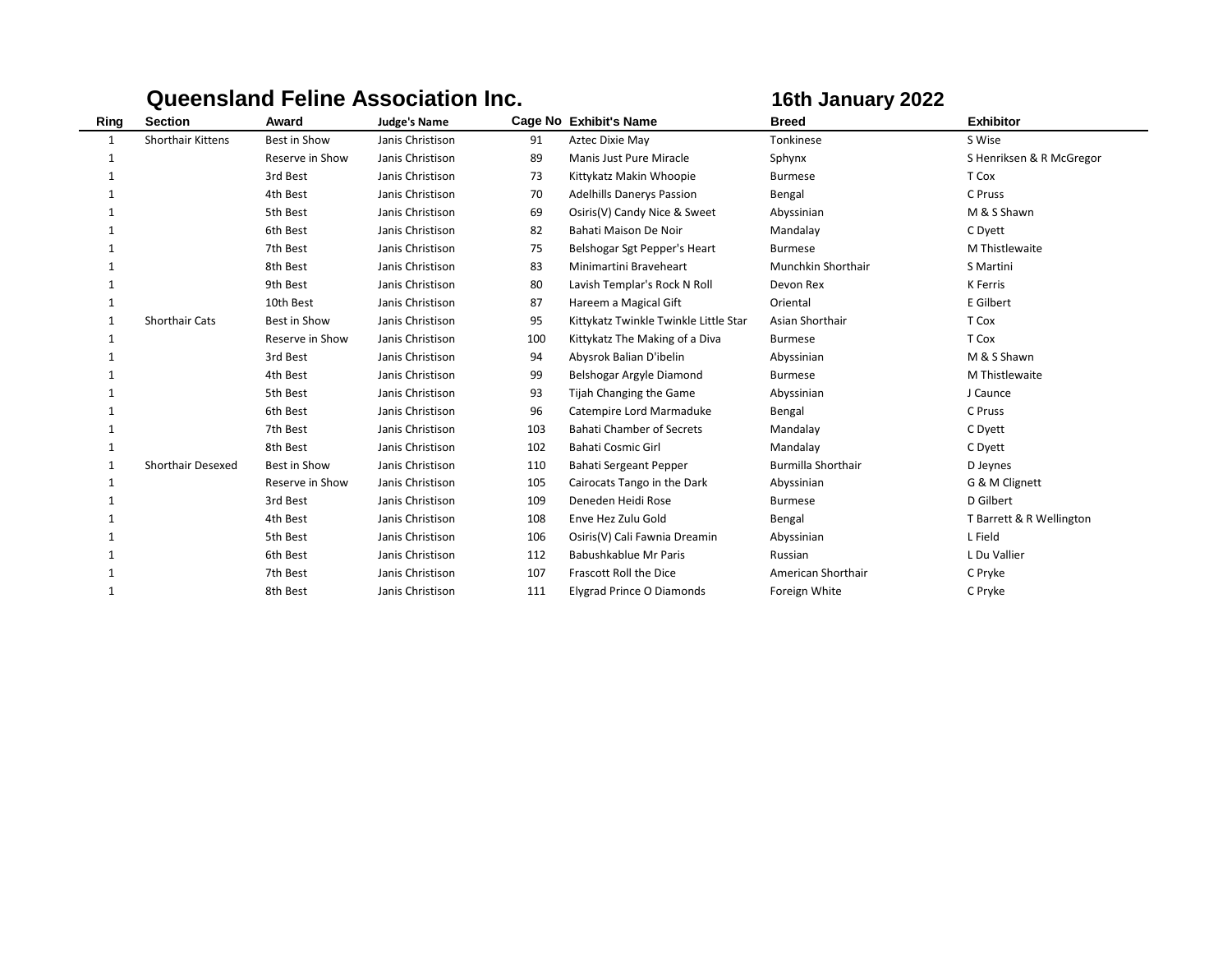|                |                          |                 | <b>Queensland Feline Association Inc.</b> | 16th January 2022 |                                       |                           |                          |
|----------------|--------------------------|-----------------|-------------------------------------------|-------------------|---------------------------------------|---------------------------|--------------------------|
| Ring           | <b>Section</b>           | Award           | <b>Judge's Name</b>                       |                   | Cage No Exhibit's Name                | <b>Breed</b>              | <b>Exhibitor</b>         |
| $\overline{2}$ | <b>Shorthair Kittens</b> | Best in Show    | <b>Nick Tricarico</b>                     | 89                | Manis Just Pure Miracle               | Sphynx                    | S Henriksen & R McGregor |
| 2              |                          | Reserve in Show | <b>Nick Tricarico</b>                     | 90                | Aztec Lady Dianna                     | Tonkinese                 | S Wise                   |
| $\overline{2}$ |                          | 3rd Best        | <b>Nick Tricarico</b>                     | 86                | <b>Elygrad Lord Grimble</b>           | Oriental                  | C Pryke                  |
| $\overline{2}$ |                          | 4th Best        | <b>Nick Tricarico</b>                     | 82                | Bahati Maison De Noir                 | Mandalay                  | C Dyett                  |
| $\overline{2}$ |                          | 5th Best        | <b>Nick Tricarico</b>                     | 80                | Lavish Templar's Rock N Roll          | Devon Rex                 | K Ferris                 |
| 2              |                          | 6th Best        | <b>Nick Tricarico</b>                     | 87                | Hareem a Magical Gift                 | Oriental                  | E Gilbert                |
| 2              |                          | 7th Best        | <b>Nick Tricarico</b>                     | 72                | <b>Fairlie Buttons &amp; Bows</b>     | <b>British Shorthair</b>  | T Cox                    |
| $\overline{2}$ |                          | 8th Best        | <b>Nick Tricarico</b>                     | 76                | Riokay He's Got Charm                 | <b>Burmese</b>            | N Channell               |
| $\overline{2}$ |                          | 9th Best        | <b>Nick Tricarico</b>                     | 71                | Catempire Lady Sybella                | Bengal                    | C Pruss                  |
| 2              |                          | 10th Best       | <b>Nick Tricarico</b>                     | 69                | Osiris(V) Candy Nice & Sweet          | Abyssinian                | M & S Shawn              |
| 2              | <b>Shorthair Cats</b>    | Best in Show    | <b>Nick Tricarico</b>                     | 95                | Kittykatz Twinkle Twinkle Little Star | Asian Shorthair           | T Cox                    |
| 2              |                          | Reserve in Show | <b>Nick Tricarico</b>                     | 102               | Bahati Cosmic Girl                    | Mandalay                  | C Dyett                  |
| 2              |                          | 3rd Best        | <b>Nick Tricarico</b>                     | 100               | Kittykatz The Making of a Diva        | <b>Burmese</b>            | T Cox                    |
| 2              |                          | 4th Best        | <b>Nick Tricarico</b>                     | 94                | Abysrok Balian D'ibelin               | Abyssinian                | M & S Shawn              |
| 2              |                          | 5th Best        | <b>Nick Tricarico</b>                     | 96                | Catempire Lord Marmaduke              | Bengal                    | C Pruss                  |
| 2              |                          | 6th Best        | <b>Nick Tricarico</b>                     | 99                | Belshogar Argyle Diamond              | <b>Burmese</b>            | M Thistlewaite           |
| $\overline{2}$ |                          | 7th Best        | <b>Nick Tricarico</b>                     | 93                | Tijah Changing the Game               | Abyssinian                | J Caunce                 |
| $\overline{2}$ |                          | 8th Best        | Nick Tricarico                            | 103               | <b>Bahati Chamber of Secrets</b>      | Mandalay                  | C Dyett                  |
| 2              | <b>Shorthair Desexed</b> | Best in Show    | <b>Nick Tricarico</b>                     | 108               | Enve Hez Zulu Gold                    | Bengal                    | T Barrett & R Wellington |
| $\overline{2}$ |                          | Reserve in Show | <b>Nick Tricarico</b>                     | 112               | Babushkablue Mr Paris                 | Russian                   | L Du Vallier             |
| 2              |                          | 3rd Best        | <b>Nick Tricarico</b>                     | 111               | Elygrad Prince O Diamonds             | Foreign White             | C Pryke                  |
| $\overline{2}$ |                          | 4th Best        | <b>Nick Tricarico</b>                     | 106               | Osiris(V) Cali Fawnia Dreamin         | Abyssinian                | L Field                  |
| 2              |                          | 5th Best        | <b>Nick Tricarico</b>                     | 105               | Cairocats Tango in the Dark           | Abyssinian                | G & M Clignett           |
| $\overline{2}$ |                          | 6th Best        | <b>Nick Tricarico</b>                     | 107               | Frascott Roll the Dice                | American Shorthair        | C Pryke                  |
| $\overline{2}$ |                          | 7th Best        | <b>Nick Tricarico</b>                     | 110               | Bahati Sergeant Pepper                | <b>Burmilla Shorthair</b> | D Jeynes                 |
| $\overline{2}$ |                          | 8th Best        | <b>Nick Tricarico</b>                     | 109               | Deneden Heidi Rose                    | <b>Burmese</b>            | D Gilbert                |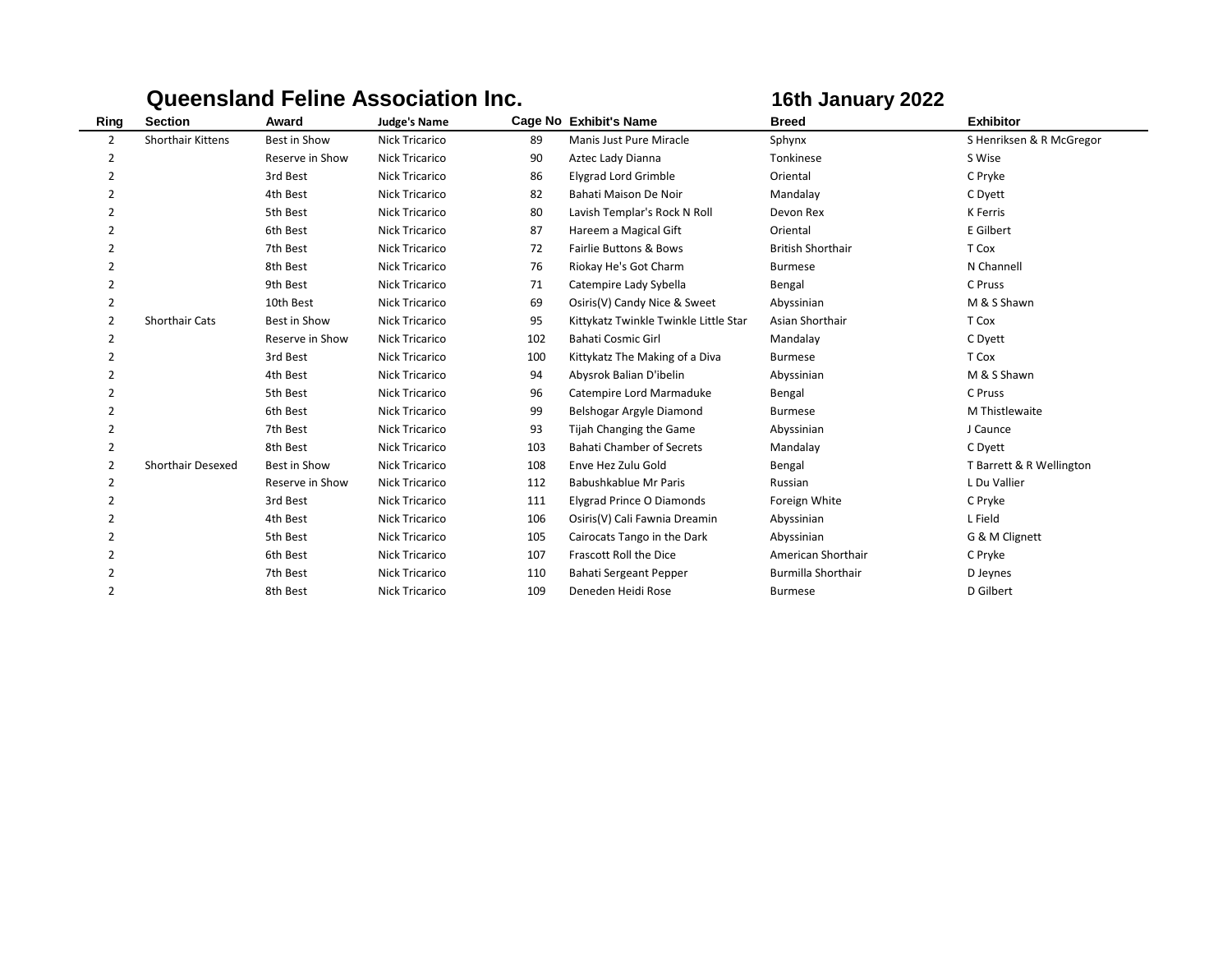|      |                          |                 | <b>Queensland Feline Association Inc.</b> |         | 16th January 2022                     |                           |                          |
|------|--------------------------|-----------------|-------------------------------------------|---------|---------------------------------------|---------------------------|--------------------------|
| Ring | <b>Section</b>           | Award           | <b>Judge's Name</b>                       | Cage No |                                       | <b>Breed</b>              | <b>Exhibitor</b>         |
| 3    | <b>Shorthair Kittens</b> | Best in Show    | Jocene Vallack                            | 75      | Belshogar Sgt Pepper's Heart          | <b>Burmese</b>            | M Thistlewaite           |
| 3    |                          | Reserve in Show | Jocene Vallack                            | 89      | Manis Just Pure Miracle               | Sphynx                    | S Henriksen & R McGregor |
| 3    |                          | 3rd Best        | Jocene Vallack                            | 76      | Riokay He's Got Charm                 | <b>Burmese</b>            | N Channell               |
| 3    |                          | 4th Best        | Jocene Vallack                            | 86      | Elygrad Lord Grimble                  | Oriental                  | C Pryke                  |
| 3    |                          | 5th Best        | Jocene Vallack                            | 70      | <b>Adelhills Danerys Passion</b>      | Bengal                    | C Pruss                  |
| 3    |                          | 6th Best        | Jocene Vallack                            | 69      | Osiris(V) Candy Nice & Sweet          | Abyssinian                | M & S Shawn              |
|      |                          | 7th Best        | Jocene Vallack                            | 80      | Lavish Templar's Rock N Roll          | Devon Rex                 | K Ferris                 |
| 3    |                          | 8th Best        | Jocene Vallack                            | 91      | Aztec Dixie May                       | Tonkinese                 | S Wise                   |
| 3    |                          | 9th Best        | Jocene Vallack                            | 82      | Bahati Maison De Noir                 | Mandalay                  | C Dyett                  |
| 3    |                          | 10th Best       | Jocene Vallack                            | 84      | Minimartini Abracadabra               | Munchkin Shorthair        | S Martini                |
| 3    | <b>Shorthair Cats</b>    | Best in Show    | Jocene Vallack                            | 95      | Kittykatz Twinkle Twinkle Little Star | Asian Shorthair           | T Cox                    |
|      |                          | Reserve in Show | Jocene Vallack                            | 99      | Belshogar Argyle Diamond              | <b>Burmese</b>            | M Thistlewaite           |
| 3    |                          | 3rd Best        | Jocene Vallack                            | 102     | Bahati Cosmic Girl                    | Mandalay                  | C Dyett                  |
| 3    |                          | 4th Best        | Jocene Vallack                            | 96      | Catempire Lord Marmaduke              | Bengal                    | C Pruss                  |
| 3    |                          | 5th Best        | Jocene Vallack                            | 94      | Abysrok Balian D'ibelin               | Abyssinian                | M & S Shawn              |
| 3    |                          | 6th Best        | Jocene Vallack                            | 100     | Kittykatz The Making of a Diva        | <b>Burmese</b>            | T Cox                    |
| 3    |                          | 7th Best        | Jocene Vallack                            | 93      | Tijah Changing the Game               | Abyssinian                | J Caunce                 |
| 3    |                          | 8th Best        | Jocene Vallack                            | 103     | <b>Bahati Chamber of Secrets</b>      | Mandalay                  | C Dyett                  |
| 3    | Shorthair Desexed        | Best in Show    | Jocene Vallack                            | 105     | Cairocats Tango in the Dark           | Abyssinian                | G & M Clignett           |
| 3    |                          | Reserve in Show | Jocene Vallack                            | 108     | Enve Hez Zulu Gold                    | Bengal                    | T Barrett & R Wellington |
| 3    |                          | 3rd Best        | Jocene Vallack                            | 110     | Bahati Sergeant Pepper                | <b>Burmilla Shorthair</b> | D Jeynes                 |
| 3    |                          | 4th Best        | Jocene Vallack                            | 107     | Frascott Roll the Dice                | American Shorthair        | C Pryke                  |
| 3    |                          | 5th Best        | Jocene Vallack                            | 109     | Deneden Heidi Rose                    | <b>Burmese</b>            | D Gilbert                |
| 3    |                          | 6th Best        | Jocene Vallack                            | 112     | Babushkablue Mr Paris                 | Russian                   | L Du Vallier             |
| 3    |                          | 7th Best        | Jocene Vallack                            | 106     | Osiris(V) Cali Fawnia Dreamin         | Abyssinian                | L Field                  |
| 3    |                          | 8th Best        | Jocene Vallack                            | 111     | <b>Elygrad Prince O Diamonds</b>      | Foreign White             | C Pryke                  |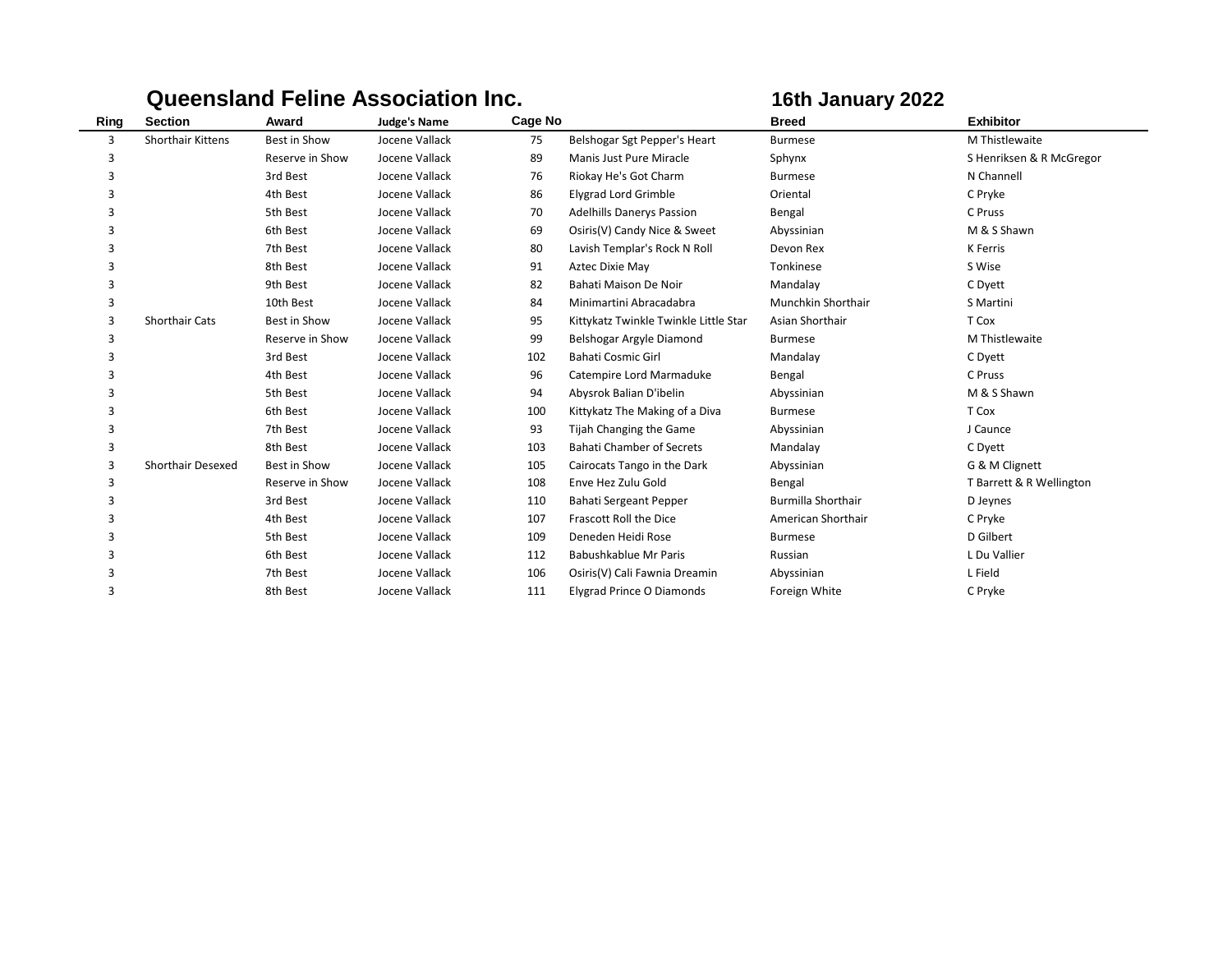|                |                |                 | <b>Queensland Feline Association Inc.</b> |                |                            | 16th January 2022 |                          |  |
|----------------|----------------|-----------------|-------------------------------------------|----------------|----------------------------|-------------------|--------------------------|--|
| Ring           | <b>Section</b> | Award           | <b>Judge's Name</b>                       |                | <b>Exhibit's Name</b>      | <b>Breed</b>      | <b>Exhibitor</b>         |  |
| $\mathbf{1}$   | Companions     | Best in Show    | <b>Bernadette Roberts</b>                 | 6              | Master Abominable Smowman  | Companion         | L Du Vallier             |  |
| 1              |                | Reserve in Show | <b>Bernadette Roberts</b>                 | $\overline{2}$ | Miracle Lazarus            | Companion         | L Du Vallier             |  |
| $\mathbf{1}$   |                | 3rd Best        | <b>Bernadette Roberts</b>                 | 4              | Sky High                   | Companion         | S Henriksen & R McGregor |  |
| 1              |                | 4th Best        | <b>Bernadette Roberts</b>                 | 9              | Pickles                    | Companion         | S Martini                |  |
| 1              |                | 5th Best        | <b>Bernadette Roberts</b>                 | 8              | Mr Pugsley                 | Companion         | L Du Vallier             |  |
| 1              |                | 6th Best        | <b>Bernadette Roberts</b>                 | $\mathbf{1}$   | Methuselah                 | Companion         | L Du Vallier             |  |
| $\mathbf{1}$   |                | 7th Best        | <b>Bernadette Roberts</b>                 | 3              | Mr Evel Knievel            | Companion         | L Du Vallier             |  |
| 1              |                | 8th Best        | <b>Bernadette Roberts</b>                 | 11             | Percival                   | Companion         | S Martini                |  |
| 1              |                | 9th Best        | <b>Bernadette Roberts</b>                 | 5              | <b>Million Dollar Bebe</b> | Companion         | L Du Vallier             |  |
| 1              |                | 10th Best       | <b>Bernadette Roberts</b>                 | 10             | Mr Frosty                  | Companion         | L Du Vallier             |  |
|                |                |                 |                                           |                |                            |                   |                          |  |
| 2              | Companions     | Best in Show    | <b>Nick Tricarico</b>                     | 9              | Pickles                    | Companion         | S Martini                |  |
| $\overline{2}$ |                | Reserve in Show | <b>Nick Tricarico</b>                     | 3              | Mr Evel Knievel            | Companion         | L Du Vallier             |  |
| $\overline{2}$ |                | 3rd Best        | <b>Nick Tricarico</b>                     | 6              | Master Abominable Smowman  | Companion         | L Du Vallier             |  |
| $\overline{2}$ |                | 4th Best        | <b>Nick Tricarico</b>                     | $\overline{2}$ | Miracle Lazarus            | Companion         | L Du Vallier             |  |
| $\overline{2}$ |                | 5th Best        | <b>Nick Tricarico</b>                     | 10             | Mr Frosty                  | Companion         | L Du Vallier             |  |
| $\overline{2}$ |                | 6th Best        | <b>Nick Tricarico</b>                     | 4              | Sky High                   | Companion         | S Henriksen & R McGregor |  |
| $\overline{2}$ |                | 7th Best        | <b>Nick Tricarico</b>                     | 11             | Percival                   | Companion         | S Martini                |  |
| $\overline{2}$ |                | 8th Best        | <b>Nick Tricarico</b>                     | 8              | Mr Pugsley                 | Companion         | L Du Vallier             |  |
| $\overline{2}$ |                | 9th Best        | Nick Tricarico                            | $\mathbf{1}$   | Methuselah                 | Companion         | L Du Vallier             |  |
| $\overline{2}$ |                | 10th Best       | <b>Nick Tricarico</b>                     | 5              | <b>Million Dollar Bebe</b> | Companion         | L Du Vallier             |  |
|                |                |                 |                                           |                |                            |                   |                          |  |
| 3              | Companions     | Best in Show    | Jocene Vallack                            | 9              | Pickles                    | Companion         | S Martini                |  |
| 3              |                | Reserve in Show | Jocene Vallack                            | 6              | Master Abominable Smowman  | Companion         | L Du Vallier             |  |
| 3              |                | 3rd Best        | Jocene Vallack                            | 8              | Mr Pugsley                 | Companion         | L Du Vallier             |  |
| 3              |                | 4th Best        | Jocene Vallack                            | 10             | Mr Frosty                  | Companion         | L Du Vallier             |  |
| 3              |                | 5th Best        | Jocene Vallack                            | $\mathbf{1}$   | Methuselah                 | Companion         | L Du Vallier             |  |
| 3              |                | 6th Best        | Jocene Vallack                            | 3              | Mr Evel Knievel            | Companion         | L Du Vallier             |  |
| 3              |                | 7th Best        | Jocene Vallack                            | 4              | Sky High                   | Companion         | S Henriksen & R McGregor |  |
| 3              |                | 8th Best        | Jocene Vallack                            | 5              | <b>Million Dollar Bebe</b> | Companion         | L Du Vallier             |  |
| 3              |                | 9th Best        | Jocene Vallack                            | $\overline{2}$ | Miracle Lazarus            | Companion         | L Du Vallier             |  |
| 3              |                | 10th Best       | Jocene Vallack                            | 11             | Percival                   | Companion         | S Martini                |  |